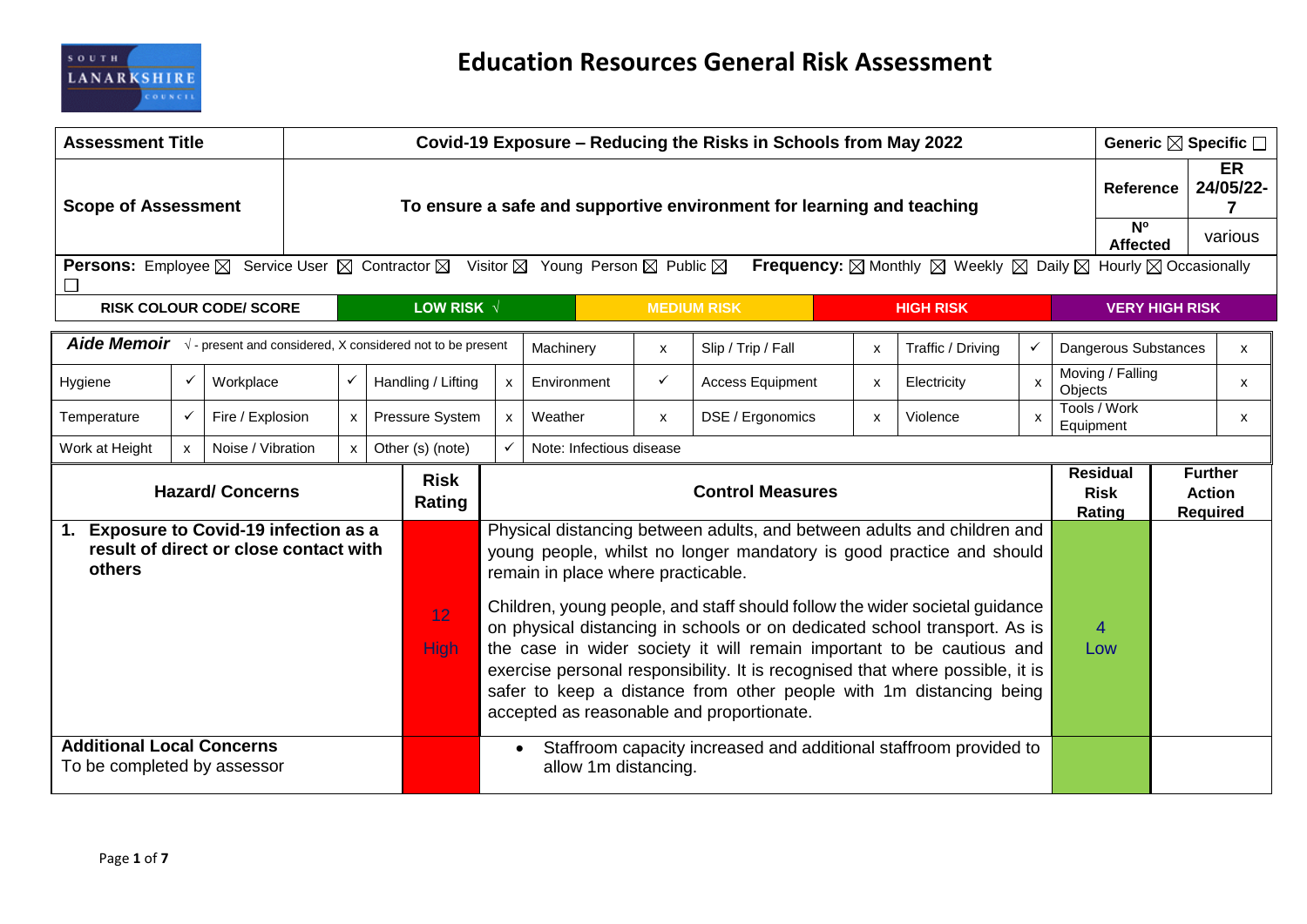| <b>Exposure to Covid-19 infection as a</b><br>2.<br>result of poor Personal Protective<br><b>Equipment. (PPE)</b> |                                | <b>Personal Protective Equipment (PPE)</b><br>Face coverings can be worn by anyone wishing to do so in any part of the<br>school.                                                                                                                                                                                                                                                                                                                                                                                                                                                                                                                                                                                                                                                                                                                                                                                                                        |                       |  |
|-------------------------------------------------------------------------------------------------------------------|--------------------------------|----------------------------------------------------------------------------------------------------------------------------------------------------------------------------------------------------------------------------------------------------------------------------------------------------------------------------------------------------------------------------------------------------------------------------------------------------------------------------------------------------------------------------------------------------------------------------------------------------------------------------------------------------------------------------------------------------------------------------------------------------------------------------------------------------------------------------------------------------------------------------------------------------------------------------------------------------------|-----------------------|--|
|                                                                                                                   |                                | The use of face coverings by all staff and young people in secondary<br>schools, and by all staff in primary schools, in indoor communal areas (staff<br>bases) and when moving around the school building is still expected, but<br>not mandatory: -                                                                                                                                                                                                                                                                                                                                                                                                                                                                                                                                                                                                                                                                                                    |                       |  |
|                                                                                                                   |                                | Pupils do not require to wear face coverings in classrooms or exam<br>settings, but may choose to do so, if they feel this is appropriate.                                                                                                                                                                                                                                                                                                                                                                                                                                                                                                                                                                                                                                                                                                                                                                                                               |                       |  |
|                                                                                                                   | 12 <sub>1</sub><br><b>High</b> | Careful attention should be given to the requirements of individuals<br>with additional support needs when implementing this measure.<br>Where there is a need to work in proximity with adults and children<br>and young people the safety measures to protect adults and children<br>and young people alike should be followed. Staff should wear a face<br>covering or PPE where a risk assessment has deemed it appropriate<br>and regularly wash their hands before and after contact. Guidance on<br>supporting children and young people with additional support needs is<br>published by the Scottish Government and continues to apply.<br>https://www.gov.scot/publications/coronavirus-covid-19-<br>supporting-children-and-young-people-with-complex-additional-<br>support-needs/<br>All establishments should stay prepared to strengthen the use of<br>face coverings should Education Resources and local public<br>health teams advise. | $\overline{4}$<br>Low |  |
| <b>Additional Local Concerns</b><br>To be completed by assessor                                                   |                                | Face coverings and gloves available to any staff who wish to use<br>them.                                                                                                                                                                                                                                                                                                                                                                                                                                                                                                                                                                                                                                                                                                                                                                                                                                                                                |                       |  |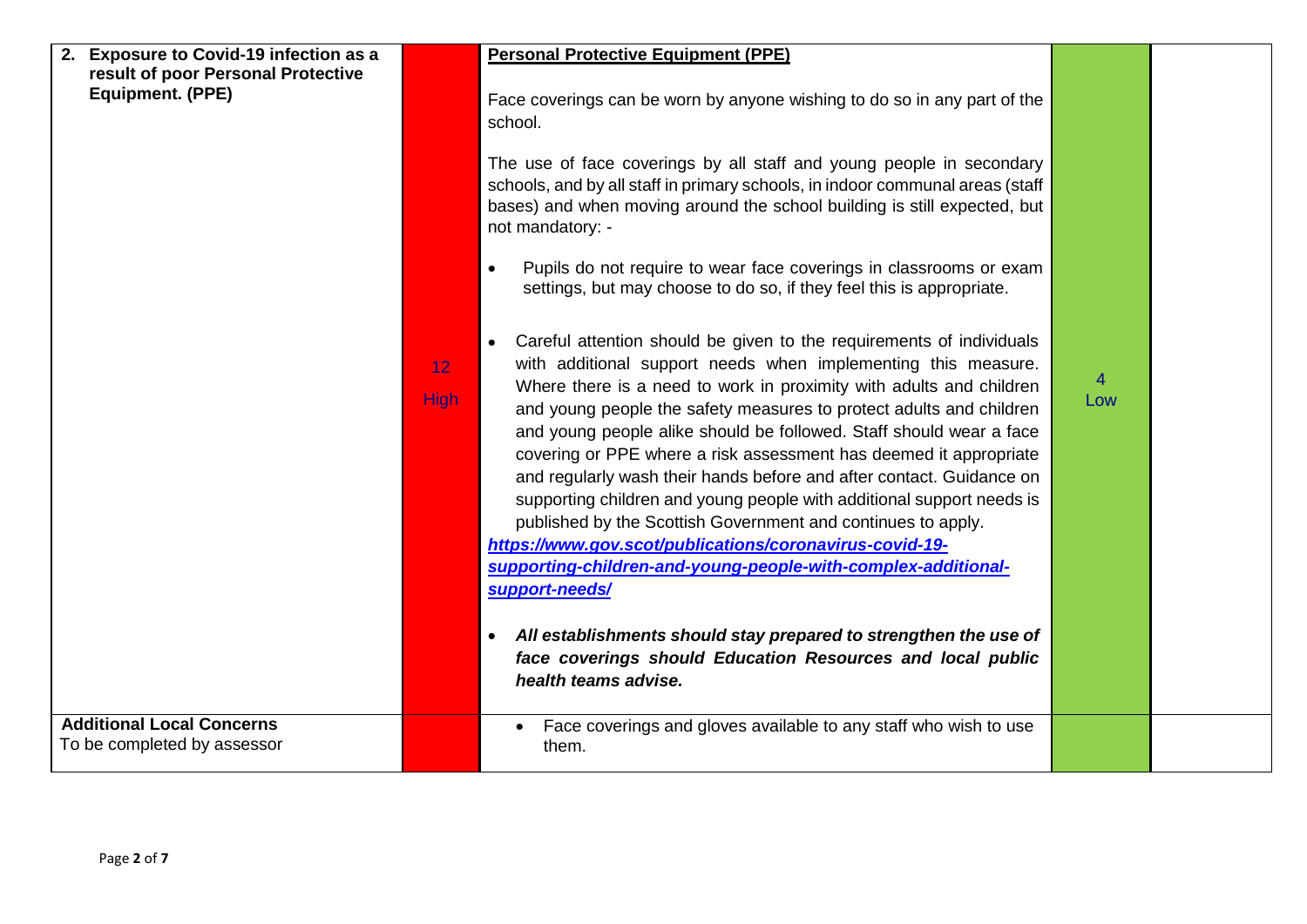| 3. Exposure to Covid-19 infection as a<br>result of poor personal hygiene                  |                         | <b>Personal hygiene</b>                                                                                                                                                                                                                                                                                                                                                                                                      |                       |  |
|--------------------------------------------------------------------------------------------|-------------------------|------------------------------------------------------------------------------------------------------------------------------------------------------------------------------------------------------------------------------------------------------------------------------------------------------------------------------------------------------------------------------------------------------------------------------|-----------------------|--|
|                                                                                            | 12 <sub>2</sub><br>High | Washing hands thoroughly, at the right time, using appropriate facilities<br>and products helps to prevent the spread of COVID-19. Schools should<br>continue to support staff and children and young people to follow advice<br>on good hand hygiene,                                                                                                                                                                       | $\overline{4}$<br>Low |  |
|                                                                                            |                         | Ensure staff, pupils and visitors are aware of the importance of frequent<br>and thorough/ handing washing/sanitising.                                                                                                                                                                                                                                                                                                       |                       |  |
|                                                                                            |                         | All visitors will, however, be expected to comply with the school's routine<br>measures and arrangements for managing and minimising risk.                                                                                                                                                                                                                                                                                   |                       |  |
| <b>Additional Local Concerns</b><br>To be completed by assessor                            |                         |                                                                                                                                                                                                                                                                                                                                                                                                                              |                       |  |
| 4. Exposure to Covid-19 infection as a<br>result of poor environmental hygiene             | 12<br><b>High</b>       | Ensure Facilities staff regularly surface clean in schools.<br>Ensure regular surface clean on school transport.<br>Effective respiratory and cough hygiene also helps to minimise the risk<br>$\bullet$<br>of the transmission of COVID-19.                                                                                                                                                                                 | $\overline{4}$<br>Low |  |
| <b>Additional Local Concerns</b><br>To be completed by assessor                            |                         |                                                                                                                                                                                                                                                                                                                                                                                                                              |                       |  |
| 5. Increased risk of exposure to Covid-<br>19 infection as a result of poor<br>ventilation | 12<br>High              | There should be a continued strong focus on good ventilation. In addition,<br>further local CO <sup>2</sup> monitoring will take place in line with Scottish<br>Government requirements to support the goal of all school (and early<br>years) buildings, including learning and teaching spaces, being assessed<br>on an ongoing basis for ventilation issues with a view to remedial action<br>being taken where required. | $\overline{4}$<br>Low |  |
|                                                                                            |                         | Seek to increase ventilation levels by actively opening windows and doors<br>where practical and safe to do so. (Heating systems have been increased<br>in both temperature and length of running time to assist with maintaining<br>room temperatures).                                                                                                                                                                     |                       |  |
|                                                                                            |                         | Arriving in your classroom, external doors can be opened as required<br>$\bullet$<br>(will also reduce contact with door handles). Ensure no obstructions by<br>opening blinds/curtains and removing any items blocking vents.                                                                                                                                                                                               |                       |  |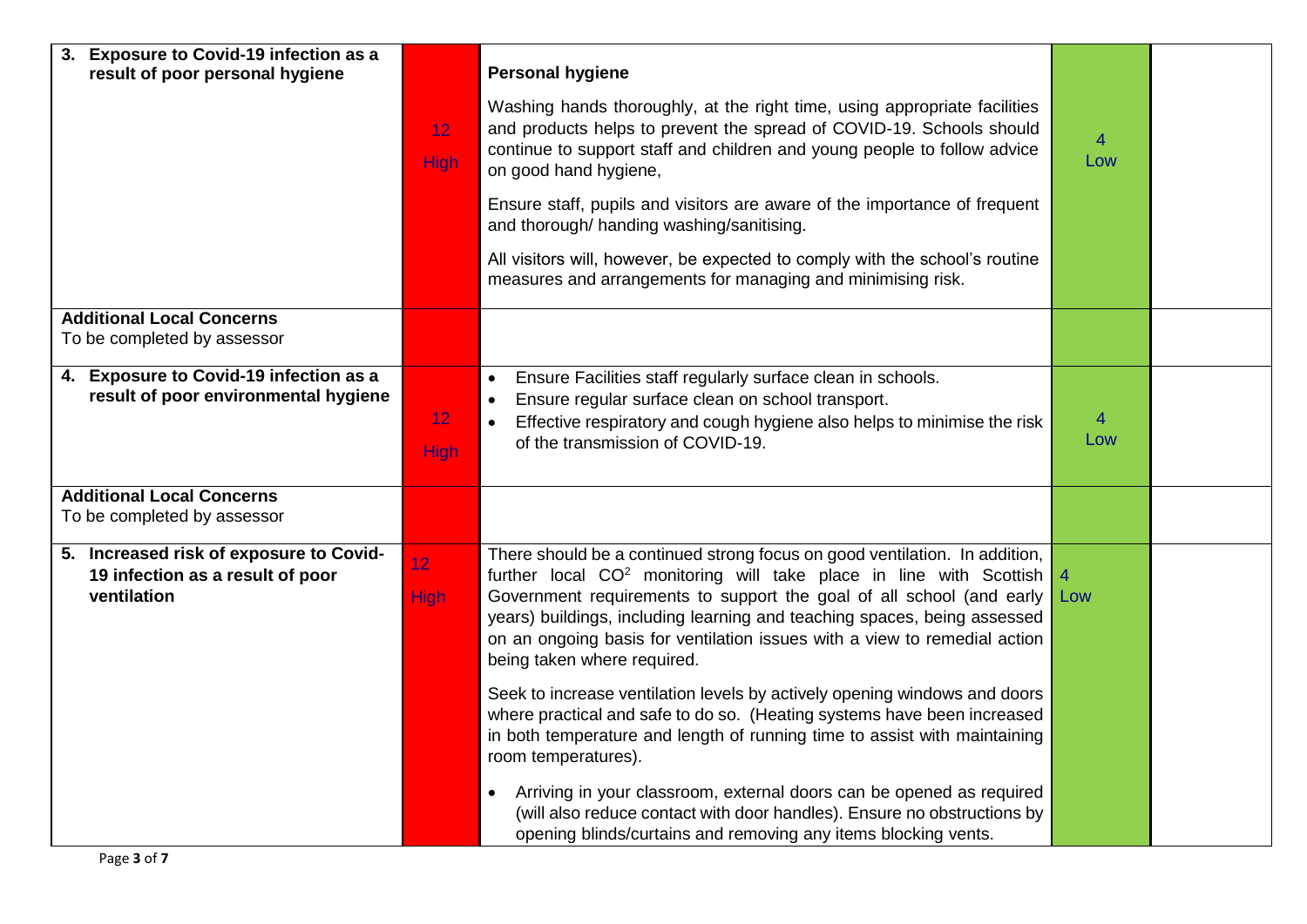| <b>Additional Local Concerns</b> | • When pupils arrive open windows to their fullest as allowed by the<br>restrictor. Top windows should be open where possible.<br>Should pupil occupancy levels exceed 25 in the secondary sector then<br>windows should be opened to the maximum available, subject to any<br>restrictors, for as long as possible.<br>If the room is cold and feels well ventilated some windows can be<br>closed. However, those windows which have the least impact, relative<br>to causing draughts, should remain open to at least the minimum<br>amount.<br>At lunchtime, breaks and in between classes windows should be<br>opened fully for 5-10 mins.<br>Lower temperatures and likely windy conditions in the winter months<br>$\bullet$<br>will increase the natural ventilation through openings. This means that<br>partially opening windows and doors can still provide adequate<br>ventilation at the same time as maintaining room temperatures.<br>Consider flexibility in permissible clothing while indoors and the<br>benefits of re-designing seating plans to reflect individual pupil or staff<br>temperature preferences.<br>At the end of the day, remember to close all windows for security<br>reasons.<br>Internal fire doors should not be held open unless they have a hold<br>open and self-closing mechanism which responds to a fire alarm<br>activation.<br>Not all classrooms have operational opening windows and the flow of<br>air in mechanical systems are designed to take account of normal<br>occupancy capacities and have been set to run longer, however as<br>with other classrooms consider leaving doors open to further enhance<br>air flow.<br>Any specific issues should be reported in the normal way to allow a<br>member of the technical team to carry out an assessment of any<br>action required. |  |
|----------------------------------|-----------------------------------------------------------------------------------------------------------------------------------------------------------------------------------------------------------------------------------------------------------------------------------------------------------------------------------------------------------------------------------------------------------------------------------------------------------------------------------------------------------------------------------------------------------------------------------------------------------------------------------------------------------------------------------------------------------------------------------------------------------------------------------------------------------------------------------------------------------------------------------------------------------------------------------------------------------------------------------------------------------------------------------------------------------------------------------------------------------------------------------------------------------------------------------------------------------------------------------------------------------------------------------------------------------------------------------------------------------------------------------------------------------------------------------------------------------------------------------------------------------------------------------------------------------------------------------------------------------------------------------------------------------------------------------------------------------------------------------------------------------------------------------------------------------------------------------------------|--|
| To be completed by assessor      |                                                                                                                                                                                                                                                                                                                                                                                                                                                                                                                                                                                                                                                                                                                                                                                                                                                                                                                                                                                                                                                                                                                                                                                                                                                                                                                                                                                                                                                                                                                                                                                                                                                                                                                                                                                                                                               |  |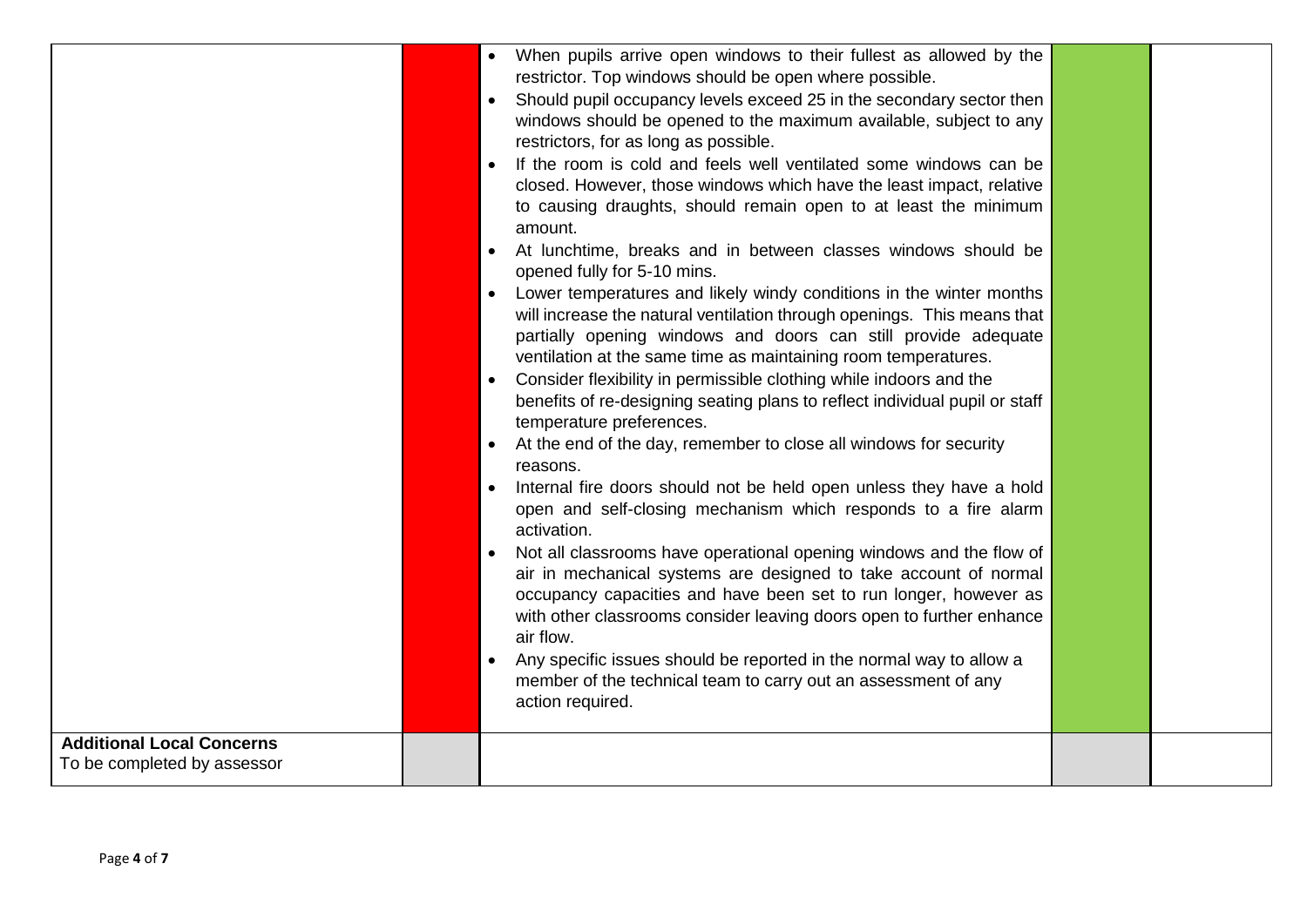| 6. Self-Isolate and Vaccination |             | There is no longer the requirement for any staff member, child or young<br>person to undertake a Covid test if feeling unwell.                                                                                                                                                                                                                                                                                                                                                                                                                                                                                                                                                                                                                                                                                                                                                                                                                                                                                                                                                |                       |  |
|---------------------------------|-------------|-------------------------------------------------------------------------------------------------------------------------------------------------------------------------------------------------------------------------------------------------------------------------------------------------------------------------------------------------------------------------------------------------------------------------------------------------------------------------------------------------------------------------------------------------------------------------------------------------------------------------------------------------------------------------------------------------------------------------------------------------------------------------------------------------------------------------------------------------------------------------------------------------------------------------------------------------------------------------------------------------------------------------------------------------------------------------------|-----------------------|--|
| <b>No Requirement to Test</b>   |             | This guidance also applies to ELC settings<br>There is no longer a requirement to self-isolate for a prescribed                                                                                                                                                                                                                                                                                                                                                                                                                                                                                                                                                                                                                                                                                                                                                                                                                                                                                                                                                               |                       |  |
| <b>Stay at Home Guidance</b>    | 12<br>High: | period of time. Instead, the 'Stay at Home' guidance is as follows:<br>Children and young people with mild symptoms such as a runny nose,<br>sore throat, or slight cough, who are otherwise well, can continue to<br>attend their education setting.<br>Children and young people who are unwell and have a high<br>temperature should stay at home and avoid contact with other people,<br>where they can. They can go back to school, college or childcare, and<br>resume normal activities when they no longer have a high temperature,<br>and they are well enough to attend.<br>Adults who have symptoms of COVID-19 and who have a fever or are<br>too unwell to carry out normal activities will be asked to 'stay at home'<br>whilst they are unwell or have a fever. They will no longer be advised<br>to take a PCR/LFT test<br>Stay at home and avoid contact with other people if you have<br>symptoms of a respiratory infection such as coronavirus and have a<br>high temperature or do not feel well enough to go to work or carry out<br>normal activities. | $\overline{4}$<br>Low |  |
| <b>Vaccination</b>              |             | The vaccination programme is seen as critical component in the response<br>COVID-19. The COVID vaccination programme continues across<br>Lanarkshire: -                                                                                                                                                                                                                                                                                                                                                                                                                                                                                                                                                                                                                                                                                                                                                                                                                                                                                                                       |                       |  |
|                                 |             | The promotion of the uptake of the vaccination amongst 12-15-year-<br>old and 5-12-year-old as a preventative measure is to be supported<br>whilst respecting that this will be a personal decision by the young<br>person and their families.                                                                                                                                                                                                                                                                                                                                                                                                                                                                                                                                                                                                                                                                                                                                                                                                                                |                       |  |
|                                 |             | Taking up all vaccinations offered remains the most important thing offered<br>remains the most important thing everyone can do to protect against<br>severe illness from the virus.                                                                                                                                                                                                                                                                                                                                                                                                                                                                                                                                                                                                                                                                                                                                                                                                                                                                                          |                       |  |
|                                 |             | Review regularly all ongoing public health advice and be prepared to<br>amend mitigations and practice accordingly.                                                                                                                                                                                                                                                                                                                                                                                                                                                                                                                                                                                                                                                                                                                                                                                                                                                                                                                                                           |                       |  |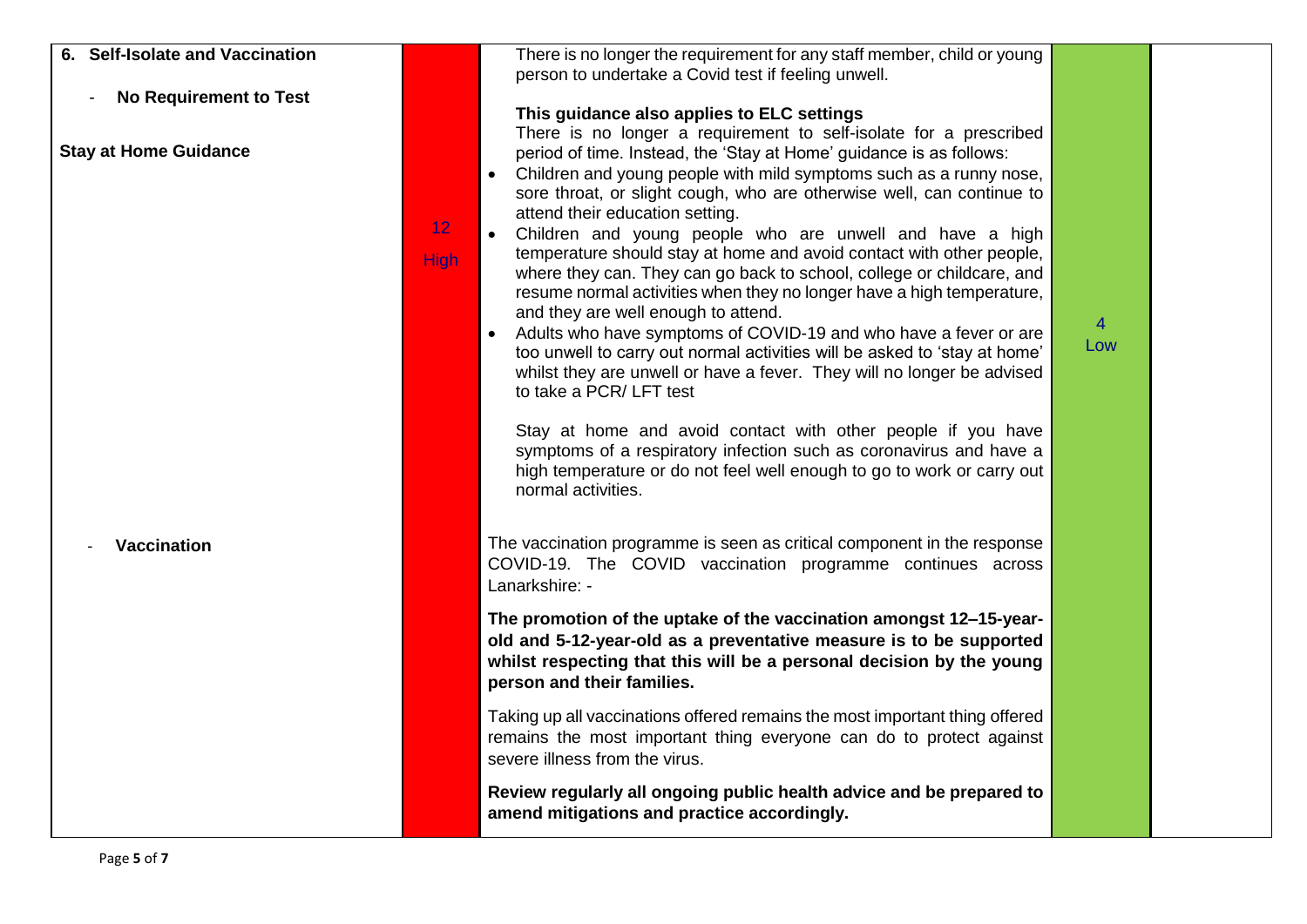| <b>Additional Local Concerns</b><br>To be completed by assessor                               |                                |                                                                                                                                                                                                                                                                                                                                                                                                                                                                                                                                                                                                                                                                                                                                                                                                                                                              |          |  |
|-----------------------------------------------------------------------------------------------|--------------------------------|--------------------------------------------------------------------------------------------------------------------------------------------------------------------------------------------------------------------------------------------------------------------------------------------------------------------------------------------------------------------------------------------------------------------------------------------------------------------------------------------------------------------------------------------------------------------------------------------------------------------------------------------------------------------------------------------------------------------------------------------------------------------------------------------------------------------------------------------------------------|----------|--|
| 7. Increased risk of exposure to Covid-<br>19 infection risks through practical<br>activities | 12 <sub>1</sub><br><b>High</b> | Review existing risk assessments and safe systems of work for<br>practical subject areas taking account of the controls above and<br>Education Scotland National Improvement Hub - Practical<br><b>Activities Guidance.</b>                                                                                                                                                                                                                                                                                                                                                                                                                                                                                                                                                                                                                                  | 4<br>Low |  |
| <b>Additional Local Concerns</b><br>To be completed by assessor                               |                                |                                                                                                                                                                                                                                                                                                                                                                                                                                                                                                                                                                                                                                                                                                                                                                                                                                                              |          |  |
| 8. Additional Risk Areas                                                                      | 12 <sub>2</sub><br><b>High</b> | Children and young people with additional support needs.<br>$\bullet$<br>Every child and young person will have different levels of required<br>support. Risk assessments play a key part in considering the individual<br>needs of a child or young person. Risk assessments, which may be<br>integrated into a Child's Plan, should already exist for children and<br>young people with complex additional support needs. These risk<br>assessments should be reviewed and updated as appropriate,<br>reflecting<br>circumstances.<br>current<br>https://www.gov.scot/publications/coronavirus-covid-19-supporting-<br>children-and-young-people-with-complex-additional-support-needs/<br>Ensure that staff are fully aware of the wellbeing supports available to<br>them including those via South Lanarkshire Council's Employee<br>Assistance Scheme. | 4<br>Low |  |
| <b>Additional Local Concerns</b><br>To be completed by assessor                               |                                |                                                                                                                                                                                                                                                                                                                                                                                                                                                                                                                                                                                                                                                                                                                                                                                                                                                              |          |  |

Supplementary recording sheet used? Yes  $\Box$  No  $\boxtimes$  Number of sheets used: \_\_\_\_\_\_\_

## *Note on Manager Actions:*

Heads and Managers should use this assessment to cover general and local matters specific to their establishment. This local information can be added above to create an overall action plan to help ensure everyone understands what is required of them and how they can best protect themselves and others.

**You should review this document in partnership with staff and their representatives, adapt as necessary for your establishment, sign off and share with all persons involved. It is good practice to review these arrangements on an ongoing and regular basis with your team.**